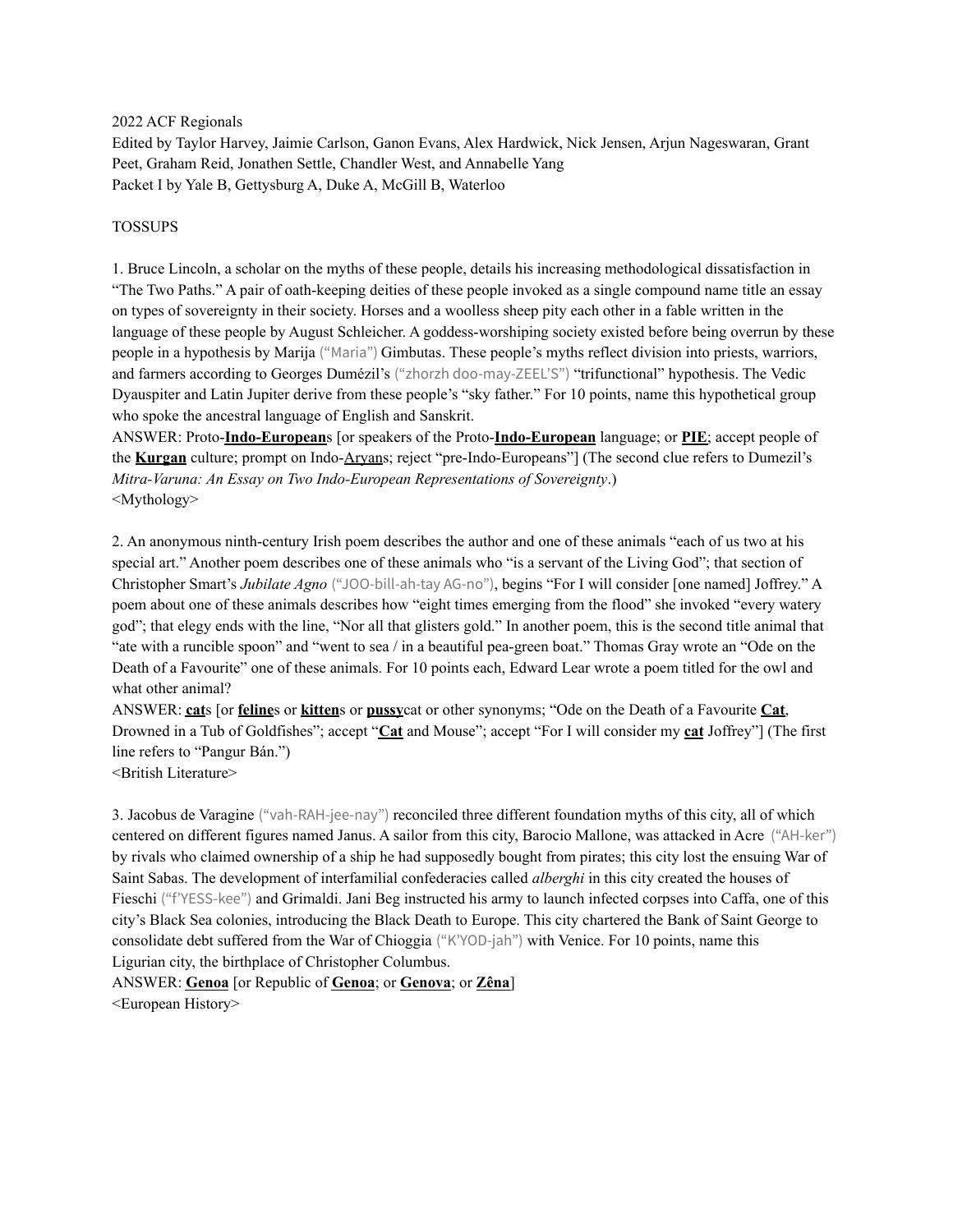4. A component to increase this quantity present in turbojet engines is lacking in ramjet engines, so ramjets produce thrust only when the vehicle is moving. (read slowly) One minus the ratio of two values of this quantity raised to the power "gamma minus one all over gamma" (end read slowly) is the efficiency that the Brayton cycle predicts for a gas-turbine engine. The Maxwell relation for enthalpy equates a derivative with respect to this quantity at constant *S* and a derivative with respect to *S* with this quantity held constant. This quantity is plotted on the *y*-axis of diagrams that display a vapor dome where phases coexist. This quantity decreases in the first step of the Carnot ("car-NOH") cycle. Work done by a gas equals this quantity times the change in volume. For 10 points, name this quantity measured in bars.

ANSWER: **pressure** [or **P**] (Ramjet engines do not have a compressor.) <Physics>

5. Pieces in this form follow expanded binary first movements in Carl Friedrich Abel's opus 2 Sonatas for Keyboard, Violin, and Cello. A brief 1751 piece in this form is the most famous work of the French violinist André-Joseph Exaudet. A piece in this form begins with the right hand playing the following: quarter note D, eighth notes G-A-B-C, quarter notes D-G-G. A pair of G major and minor keyboard pieces in this form long attributed to J. S. Bach is now generally attributed to Christian Petzold. A "celebrated" section in this form excerpted from an E-major string quintet is the best-known piece by Luigi Boccherini ("bo-care-REE-nee"). For 10 points, name this stately, triple-meter dance form that appeared in symphonic third movements of the Classical period along with a trio.

ANSWER: **minuet** [accept **minuet** and trio; accept "The **Celebrated Minuet**"; accept **Minuet** in G; accept **menuet**]

<Classical Music>

6. Metal complexes in which the metal acts as one of these things have fac and mer or lambda and delta configurations depending on the denticity of the ligands. The relative prevalence of products that contain these things is explained by Cram's rule. The Le Bel–van't Hoff rule uses the number of these things to express the number of possible isomers. The CIP rules assign each of these things a letter: R or S. Molecules that include these things along with an internal plane of symmetry are meso compounds. These things are exemplified by tetrahedral carbon atoms with different substituents. Pyramidal inversion centering on one of these things results in racemization of enantiomers. For 10 points, name these points in a molecule where interchanging subsitutents lead to a nonsuperimposable isomer.

ANSWER: **chiral center**s [or **chiral atom**s; or **chiral**ity **center**; or **center**s of **chiral**ity; accept **stereocenter**s or **stereo**genic **center**s; accept **asymmetric carbon**s or **chiral carbon**s] <Chemistry>

7. This modern-day country canceled UNESCO's recognition of 1930s-era Art Deco buildings like Bar Zilli in its capital, where a monument honors shida sandals. This country's president created the National Security Office secret police and instituted a "diaspora tax." In 2008, this country invaded Ras Doumeira. This country's south contains the border town of Badme, which was occupied in a conflict that ended after a 2018 coffee ceremony. After this country's two civil wars, Hamid Idris Awate's ELF was pushed into Sudan by Petros Solomon's Marxist EPLF, which, in 1990, captured Massawa. This country is called the "North Korea of Africa" for its one-party control by the PFDJ under President Isaias Afwerki. For 10 points, in 1991, what majority-Tigrinya country on the Red Sea won its 30-year independence war with Ethiopia?

ANSWER: **Eritrea** [or State of **Eritrea** or Hagere **Ertra** or Dawlat **Iritriya**; accept **Eritrean** War of Independence; accept **Eritrean** Civil Wars; accept **Eritrean** People's Liberation Front; accept **Eritrean** Liberation Front; prompt on Eritrean–Ethiopian War]

<World History>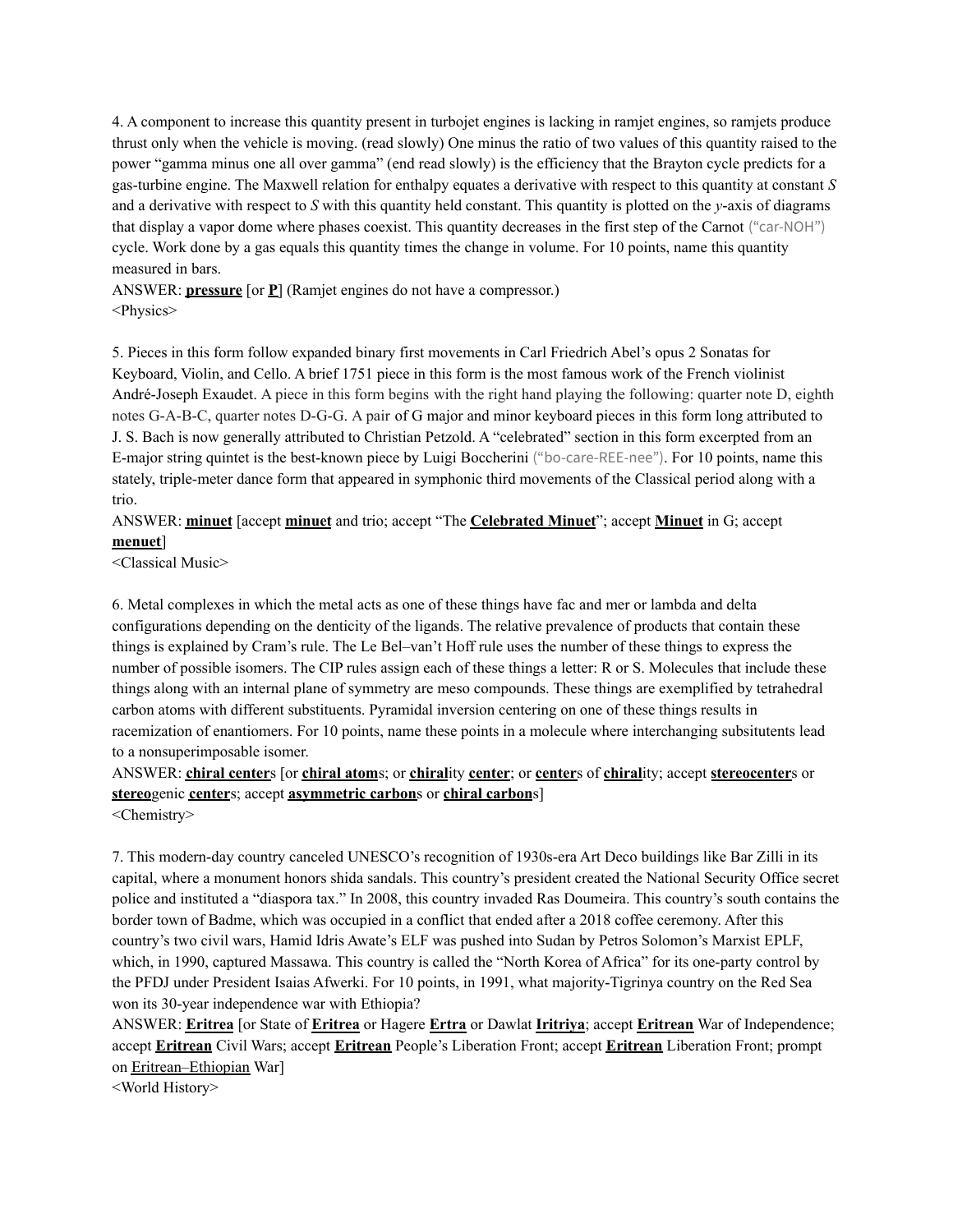8. A poem in this collection describes King August the Strong crushing a tin plate and wonders about "lovers" "on some unsayable carpet." This collection describes figures with dolls operating a puppet-theater and trampling the "market of solace" in Grief-City. A poem in this collection claims that "even if one were to suddenly take me to its heart, I would vanish into its stronger existence." A poem in this collection was inspired by a Picasso painting of acrobats. The first poem in this collection references Gaspara Stampa after stating that "beauty is nothing but the beginning of terror." This collection, which was inspired by a stay at a castle near Trieste, begins "Who, if I cried out, would hear me among the angelic orders?" For 10 points, name this collection of ten poems by Rainer Maria Rilke ("RILL-kuh").

# ANSWER: *Duino Elegies* [or *Duineser Elegien*]

<European Literature>

9. This artist hated Alcoholics Anonymous's usage of his comic of a prisoner in a long cell saying, "Now, here's my plan," to describe courage. This artist was nicknamed the "Wandering Beard" for his series of travel comics for *Playboy* magazine. With his best friend, David Mamet, this artist cowrote the play *Oh, Hell!* and the screenplay for *Things Change*. This artist described a place beyond where the "asphalt flowers grow" and where "the chalk-white arrows go" in a collection whose cover depicts a dog holding onto a cliff. This artist's notoriously creepy headshot appears on the back of a book cover whose front depicts a green tree dropping an apple into a boy's hands. For 10 points, name this artist who wrote the collection *Where the Sidewalk Ends* and *The Giving Tree*. ANSWER: Shel **Silverstein** [or Sheldon **Silverstein**; accept **Uncle Shelby**] <Other Academic>

10. This thinker dissed Pierre Bayle's ("bail's") *Dictionary* article on Hieronymus Rorarius by stating that those who admit that the soul is a simple substance should also affirm multiplicity. According to this thinker, a spinning person experiencing "a great multitude of little perceptions" provides evidence for events that can stun the consciousness into a deathlike state. This philosopher borrowed Aristotle's term "entelechies" ("en-TELL-uh-keez") to describe entities with an inner self-directed nature. An argument presented by this thinker imagines being able to enlarge a thinking machine enough to walk around inside it like a mill. This thinker was the first to formulate the principle of sufficient reason. For 10 points, name this German philosopher who discussed windowless, indivisible particles in his essay *The Monadology*.

ANSWER: Gottfried **Leibniz** [or Gottfried Wilhelm von **Leibniz**] <Philosophy>

11. In a story by this author, a "gloomy son of a bitch" lawyer who hates his nickname of "Tifty" remarks to the competitive backgammon player Chaddy that a house will soon fall into the sea; that story by this author ends after the narrator hits his pessimistic brother Lawrence Pommeroy with a root at their Laud's Head summer home. Another story by this author ends after a man sees constellations and smells an "autumnal fragrance" as he finds his home abandoned. A Chopin prelude is interrupted by a couple arguing in a story by this author that depicts Irene Westcott using the title device to listen in on her neighbors. This alcoholic author wrote a story in which Neddy Merrill traverses backyard pools. For 10 points, what author wrote the stories "The Enormous Radio" and "The Swimmer"?

ANSWER: John **Cheever** [or John William **Cheever**] (The first sentence is from "Goodbye, My Brother.") <American Literature>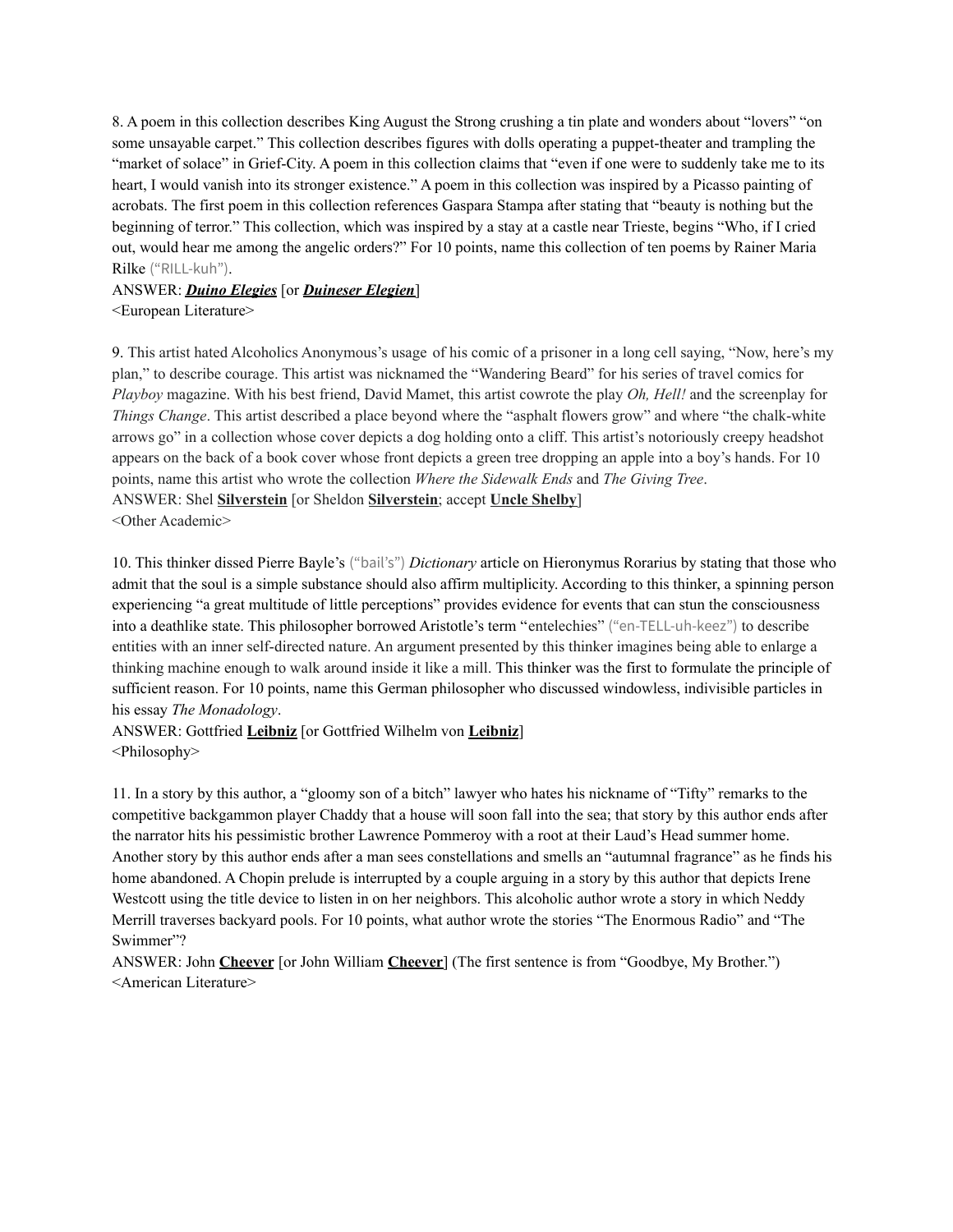12. This architect is compared to Howard Roark in an essay that cites Budd Schulberg's idea of "Star Quality." A giant yellow four appears at the top of a fire station designed by this architect in Columbus, Indiana. This architect's partner wrote the essay "Room at the Top? Sexism and the Star System in Architecture," which describes how this architect was given credit for coining the term "duck building." This architect's partner on the Sainsbury Wing of London's National Gallery refused to attend his 1991 Pritzker Prize ceremony since he was given sole awardship on projects like the Seattle Art Museum. Steven Izenour, Denise Scott Brown, and this creator of the Vanna House wrote the book *Learning from Las Vegas*. For 10 points, name this Postmodern architect who said, "Less is a bore." ANSWER: Robert **Venturi** [or Robert Charles **Venturi** Jr.; accept **Venturi**, Scott Brown, and Associates] <Other Fine Arts>

13. To general astonishment during one of these events, Gaius Fabius Dorsuo brazenly completed an annual sacrifice. During one of these events, a young soldier floated down a river on a cork raft to convince the Senate to recall a commander from exile. A commander's efforts to end one of these events led Plutarch and Livy to bestow the title of a "second Romulus" on that commander, Marcus Furius Camillus; a participant in that one of these events legendarily used a heavier-than-normal measurement to weigh a gold ransom, retorting, "Vae victis!" to complaints. One of these events that followed the Battle of the Allia was supposedly thwarted by a gaggle of noisy geese in the Temple of Juno. For 10 points, a 390 BCE example of what type of event capped Brennus's Gallic invasion of the Italian peninsula?

ANSWER: **sack** of **Rome** [accept **sack** of **Rome** by the Gauls or Brennus's **sack** of **Rome** or 390 BCE **sack** of **Rome**; accept "siege" in place of "sack"; prompt on sack or siege] <Other History>

14. These plants name spalacid rodents, related to blind mole rats, that transmit the mold that causes talaromycosis. They're not orchids, but these plants have culms that grow horizontally in creeping monopodial species, unlike clumping pachymorph species. Every 48 years, these plants attract plagues of black rats called "Mautâm" to their mass flowering in Mizoram. Lemurs of the genus *Hapalemur* eat mostly these plants and must detoxify their cyanogenic taxiphyllin. These plants are gripped by the thumb-like sesamoid bone of both *Ailuropoda melanoleuca* and a smaller carnivoran that resembles a red raccoon. Foresters grow these plants to substitute for rattan and to rapidly store  $CO<sub>2</sub>$  ("C-O-2"), since their dense rhizomes make them the fastest-growing plants. For 10 points, what evergreen grasses supply most of the diet of pandas?

ANSWER: **bamboo** [or **Bambusoideae**; accept *Bambusa* or *Melocanna*; accept specific types, like giant **bamboo**; accept **bamboo** shoots; accept **bamboo** forests; accept **bamboo** lemurs; accept **bamboo** rats; accept "**bamboo** death"; prompt on Poaceae or grasses]

<Biology>

15. Saba Mahmood argued that this trait's contradictory political "regulatory impulse" and "promise of freedom" lead to the precarity of minorities in nation-states. José Casanova rejected the sub-thesis that this trait entails "privatization." This trait increases up the *y*-axis on the Inglehart-Welzel cultural map of the world and forms a "belt" in the American Northwest. Unlike Talal Asad's book on the "formations" of this trait, Charles Taylor's book on its "age" and Peter L. Berger's *The Sacred Canopy* advance the Weberian thesis that it increases with modernity. A rising demographic called the "nones" reflects this societal trait, which is codified in France by laïcité ("lai-EE-see-TAY"). For 10 points, Unitarian Universalists embrace "humanism" rooted in what trait promoted by disestablishment and the Freedom from Religion Foundation?

ANSWER: **secular**ism [or **secular**ization; accept **non-religious** or **irreligious** or **atheism** or similar; accept **separation** of **church** and **state** or equivalents; accept **secular** humanism; accept *A Secular Age*; accept *Formations of the Secular*; accept **laïcisme** or **laïcité** before read; accept **Unchurched** Belt; prompt on rationalism; prompt on unaffiliated; prompt on disenchantment or Entzauberung; reject "sectarianism"] <Social Science>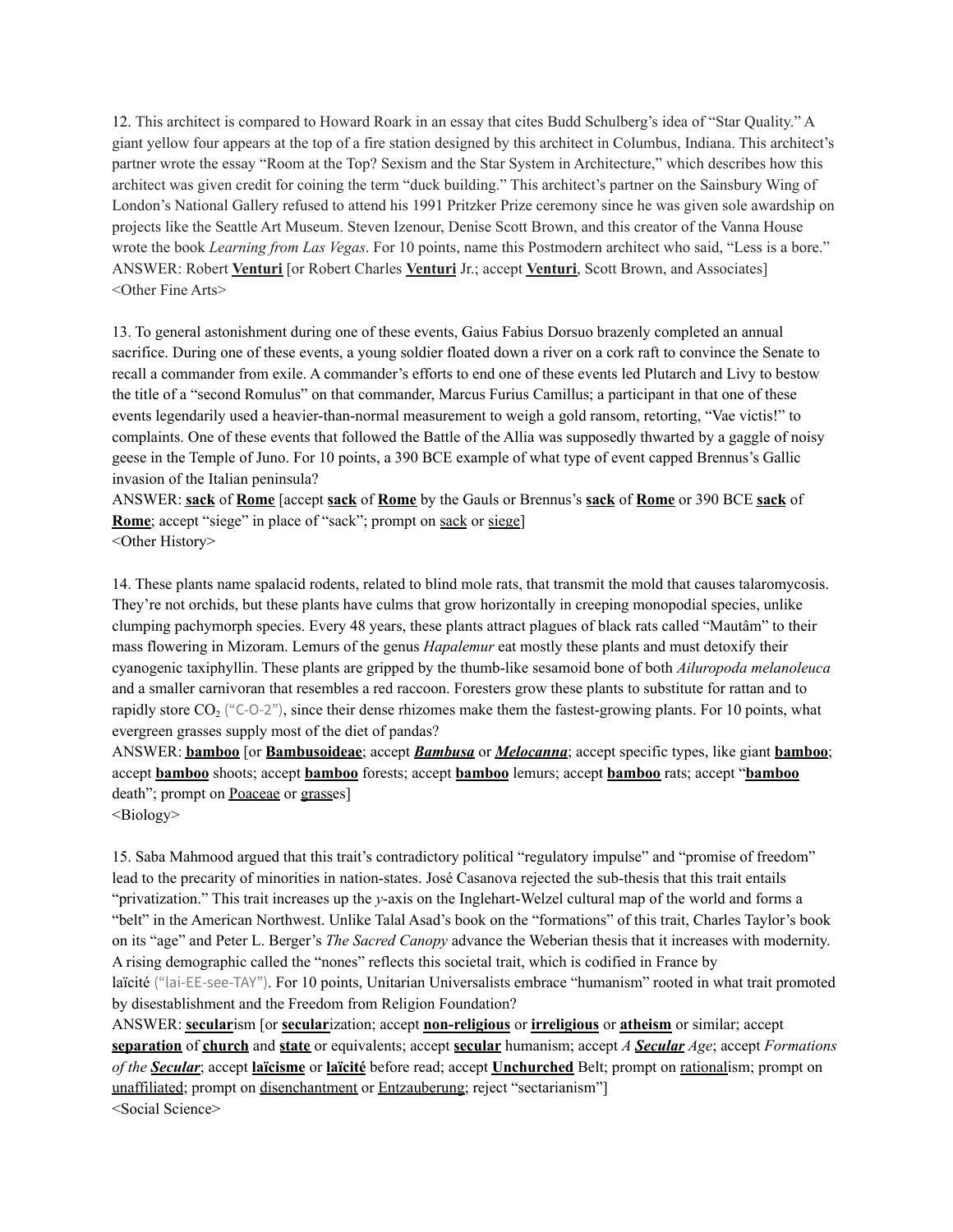16. The Calán/Tololo ("cah-LAHN toh-LOH-loh") Survey supported the conclusion that these objects' absolute magnitude is correlated with the parameter "delta m-sub-15 B," as demonstrated by Mark M. Phillips. These objects reach a peak absolute magnitude of negative 19.3 in 20 days and then decline by three magnitudes in one month. These objects' spectra contain a silicon II ("two") line at 6,150 angstroms and do not contain hydrogen lines. Adam Riess ("reese") won part of the 2011 Nobel Prize in Physics for proving that the expansion of the universe is accelerating by using these standard candles. These objects form when a star reaches its

Chandrasekhar ("chun-druh-SAY-kur") limit and cannot withstand gravitational forces. For 10 points, what supernovae form when white dwarfs explode?

ANSWER: **type Ia** ("one A") **supernova**e [or **type Ia** after "supernovae"; prompt on white dwarf supernovae before "white"; prompt on supernovae; prompt on type I supernovae]

<Other Science>

17. A thousand-foot-deep lake named for these objects is described in Lǐ Bái's poem "A Gift to Wāng Lún." A fisherman finds a utopia named for these objects in a 5th-century fable by Táo Yuānmíng. A character in *Journey to the West* shrinks to hide inside one of these objects during a banquet held by the goddess Xī Wángmǔ ("shee wong-moo"). In a location named for these objects, a group sacrifices a black ox, a white horse, and wine and burns incense; that group promises to "die the same day" in a location named for these objects at Zhāng ("jong") Fēi's house and includes Guān Yǔ and Liú Bèi ("l'yoo bay"). After being Keeper of Horses, Sun Wukong guards a garden of these objects, which he eats to gain immortality. For 10 points, the protagonists of *Romance of the Three Kingdoms* swear an oath in a garden of what fruit?

ANSWER: **peach**es [or **táo**zi; accept peach **blossom**s; accept *Peach Blossom Paradise*; accept "The **Peach** Blossom Spring"; accept **Peach**es of Immortality; accept Oath of the **Peach** Garden or **Táo**yuán Sān Jiéyì; prompt on flowers; prompt on trees]

<World Literature>

18. *Description acceptable.* Many human-animal hybrids with this unusual property were sculpted with fiber-reinforced plastic by Masao Kinoshita. A collection of artworks with this unusual property contains "Nilgai, Doe of the Indies" and "Man with a Mandible." Over 700 works with this unusual property were created by Honoré Fragonard, cousin of the Rococo artist, including "Horseman of the Apocalypse." Figures with this property are known as *écorchés* and are used by artists to practice their understanding of anatomy. Titian ("TISH-un") painted Apollo inflicting this property on an upside-down Marsyas ("MAR-see-us"). A figure with this property holds a knife to the lower right of Christ in a large Sistine Chapel fresco. For 10 points, St. Bartholomew holds a self-portrait of Michelangelo after undergoing what painful process in *The Last Judgment*?

ANSWER: being **flayed** [accept descriptions of having the **skin removed**; accept *écorchés* before read; accept descriptions of bodies with **exposed muscles** or **organs** or similar; accept answers indicating you can **see** the **inside**s of the bodies; prompt on skeletons or cadavers or similar; prompt on taxidermy by asking "what unusual quality do the taxidermied figures have?"]

<Painting/Sculpture>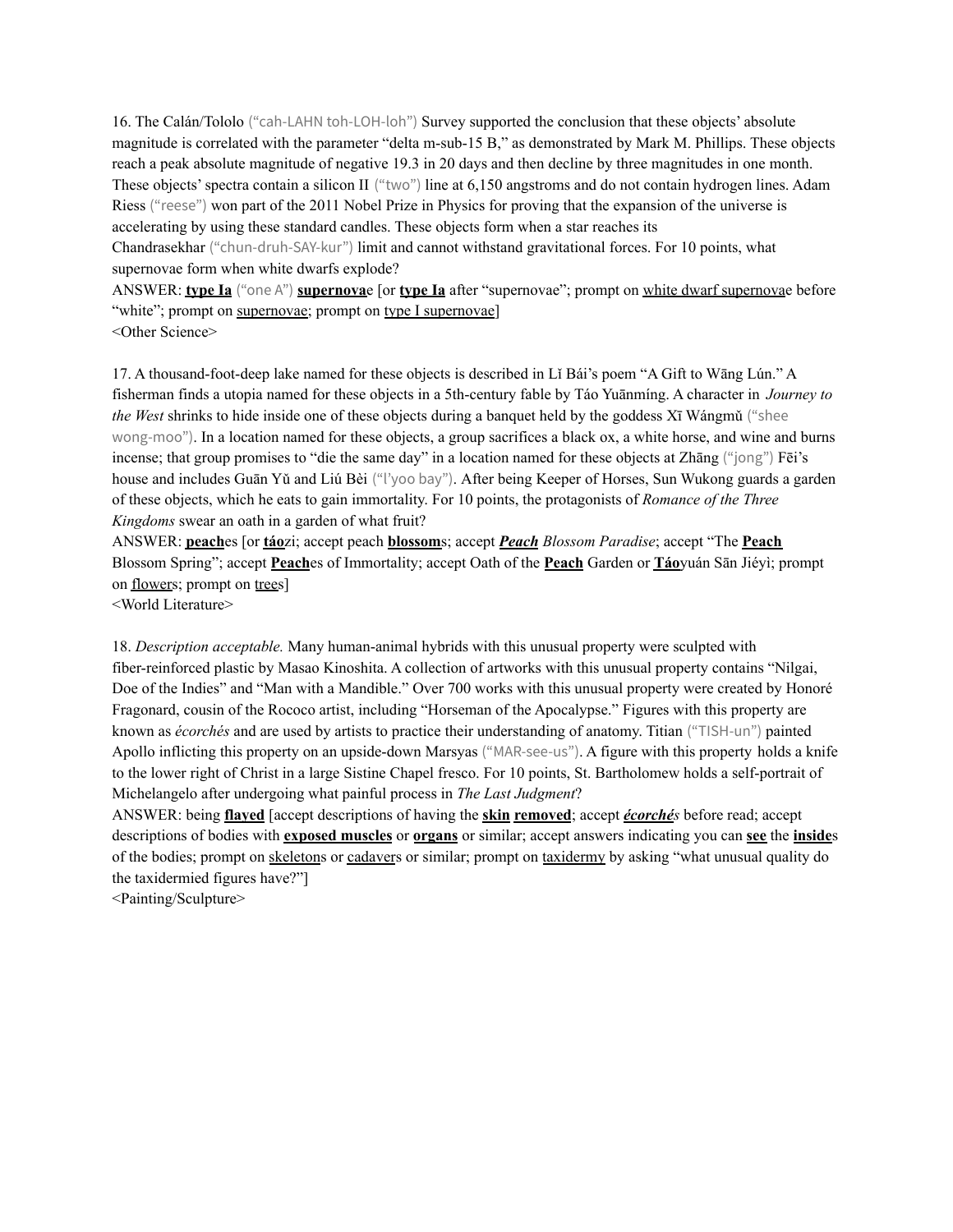19. A Vito Russo book describes how this policy forced homosexual men into the stereotype of "frivolous, asexual sissies." This policy lost much of its force after the Supreme Court's decision in *Joseph Burstyn Inc. v. Wilson*, also known as the *Miracle* decision. Joseph Breen rigidly enforced this policy, which built on an earlier list of "Don't's and Be Carefuls." Scandals that preceded the creation of this policy included the drug-induced death of Olive Thomas and the trial of Fatty Arbuckle for the manslaughter of Virginia Rappe. This policy's requirement that murderers must always eventually face punishment forced Hitchcock to alter the plot of his 1940 adaptation of *Rebecca*. An MPPDA president names, for 10 points, what Hollywood self-censorship policy? ANSWER: **Hays** Code [or **Motion Picture Production** Code; accept the **Code**; accept the Hollywood **Code**; prompt on descriptive answers about self-censorship in Hollywood or self-censorship in the movie industry] (The book in the first clue is *The Celluloid Closet*.) <American History>

20. Rav Mattana claimed that this man's death is alluded to by Adam's eating from the Tree of Knowledge, since in Hebrew, "eaten of" is a homophone of this man's name. According to the Gemara, the names of this man's ten sons must be chanted in one breath because they all died at the same time. Since this man is a descendant of Amalek, the attack at Rephidim is recounted prior to the retelling about him. This man's ears and pockets are symbolically destroyed by eating filled three-cornered cookies. When chanting the Megillah, congregants twirl graggers to drown out the name of this man, who, after Mordecai refused to bow down to him, sought to exterminate the Jews of Shushan. For 10 points, name this villainous vizier ("vih-ZEER") of Ahasuerus ("uh-HAZ-yoo-EER-us") whose downfall in the Book of Esther is celebrated on Purim.

ANSWER: **Haman** [or **Haman** the Agagite or **Haman** the Evil; accept Oznei **Haman** or **Haman**'s Ears; prompt on Hamantaschen]

<Religion>

Tiebreaker. A 1996 Fifth Circuit case originating in this state effectively reversed the *Bakke* decision by ruling that race could not be a factor in university admissions and was brought by Cheryl Hopwood. A law school in this state attempted to provide separate but equal facilities for Black law students before being sued by Heman Marion Sweatt. A 1954 case from this state brought by Pete Hernandez ruled that the equal protection clause applied to all nationalities. This state's House Bill 588 mandates that its public universities must admit students in the top ten percent of their high school graduating class, which played a role in a 2013 case brought by plaintiff Abigail Fisher. For 10 points, the grounds of a public university in what state contain the Lyndon B. Johnson presidential library? ANSWER: **Texas** [or **TX**; accept University of **Texas**; accept **Texas** A&M University; accept *Hernandez v. Texas*; accept *Hopwood v. Texas*; accept *Fisher v. University of Texas*] <American History>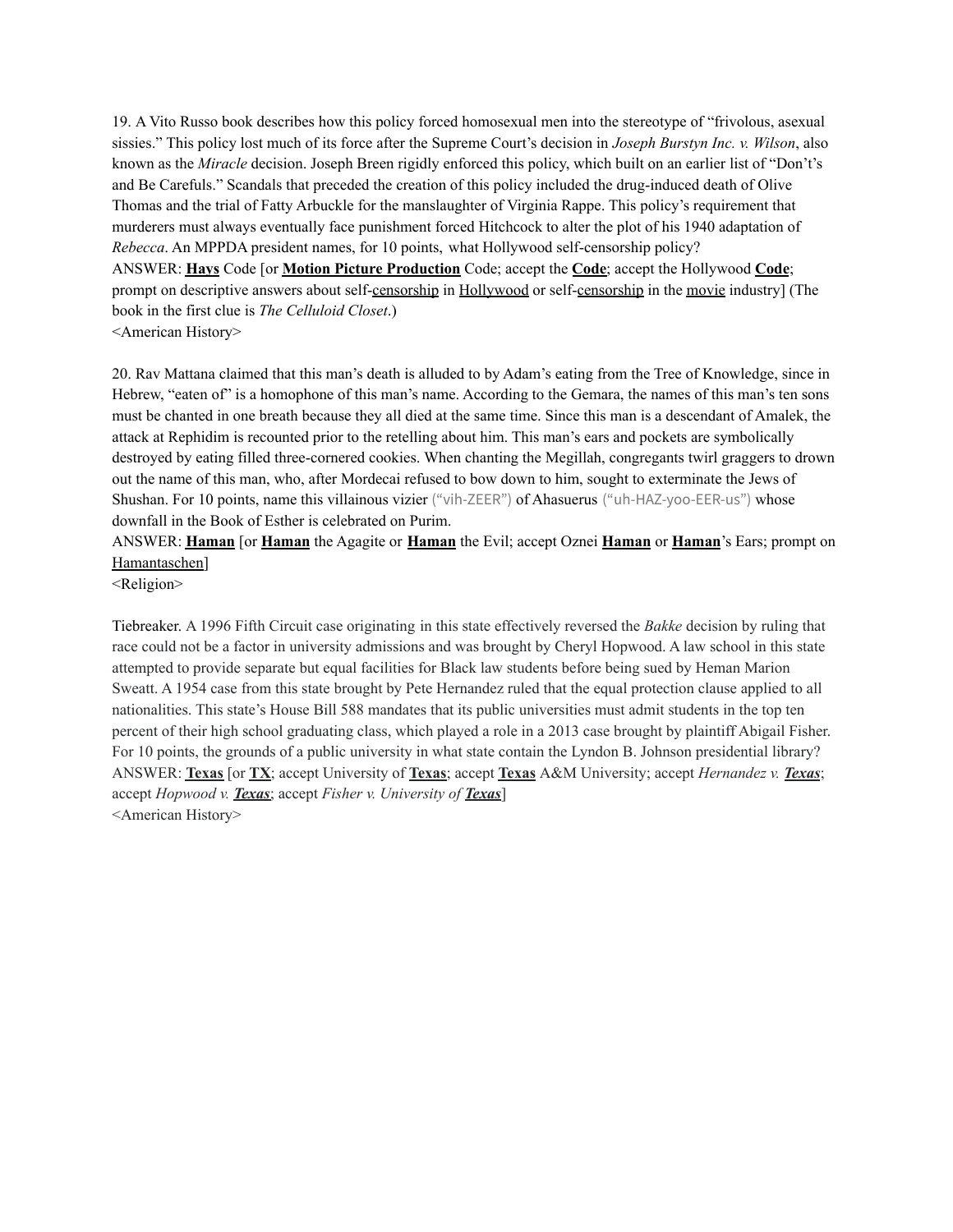#### BONUSES

1. Years after writing a poem insulting the "laughing cockroaches on [this man's] top lip" and the "ten thick worms his fingers," a poet wrote a complimentary "Ode to" this man. For 10 points each:

[10e] Name this world leader, who wrote Georgian poetry under the name Soselo*.* Osip Mandelstam was exiled from the Soviet Union for an "Epigram" describing how this man "rolls the executions on his tongue like berries." ANSWER: Joseph **Stalin** [or Joseph Vissarionovich **Stalin**; or Ioseb Besarionis dze **Jughashvili**; or Iosif Vissarionovich **Dzhugashvili** ("zhoo-GASH-vee-lee")]

[10m] This poem by Anna Akhmatova describes sufferings during Stalinist purges. This poem's "Crucifixion" section, based on the arrest of Akhmatova's son, describes how "the Mother stood, still, and alone."

# ANSWER: *Requiem* [or *Rekviem*]

[10h] In a poem by a non-Russian author, Stalin is implicitly compared to this creature, who is told "we've got Shakespeare there [...] we play solitaire and violin." In that poem, this creature is called a "semi-moonman" and is told "turn back, think again!"

ANSWER: **yeti** [accept "Calling out to **Yeti**" or "Wołanie do **Yeti**"; prompt on Abominable Snowman] (The poem is "Notes from a Nonexistent Himalayan Expedition" by Wisława Szymborska.)

<European Literature>

2. A 2018 Los Alamos report simulating the exchange of 100 of these events between India and Pakistan found that significant global cooling would be unlikely due to the fast turnover time of black carbon. For 10 points each: [10e] Name these extraordinarily exothermic events that were first carried out at the Trinity Site.

ANSWER: thermo**nuclear detonation**s [accept **nuclear explosion**s; accept the use of **nuclear weapon**s or **nuclear warhead**s or **nuke**s or **nuclear bomb**s; accept **nuclear test**s; accept **atomic bomb** or **hydrogen bomb** in place of "nuclear"] (The Los Alamos report is called "Climate Impact of a Regional Nuclear Weapons Exchange: An Improved Assessment Based on Detailed Source Calculations.")

[10h] The report compares the climate impacts of nuclear detonations to the black carbon released by fires and volcanic eruptions, which inspired this method of solar radiation management. This method with a three-word name would use a high-altitude aerostat to release sulfates or titanium dioxide and increase Earth's albedo.

ANSWER: **stratospheric aerosol injection** [prompt on SAI]

[10m] The report estimated climate impact with time series of this quantity in near-surface air and at the sea surface. This quantity is plotted on the *y*-axis of the hockey stick graph.

ANSWER: **temperature** [accept sea surface **temperature**; accept mean **temperature** anomaly; prompt on SST; prompt on T]

<Other Science>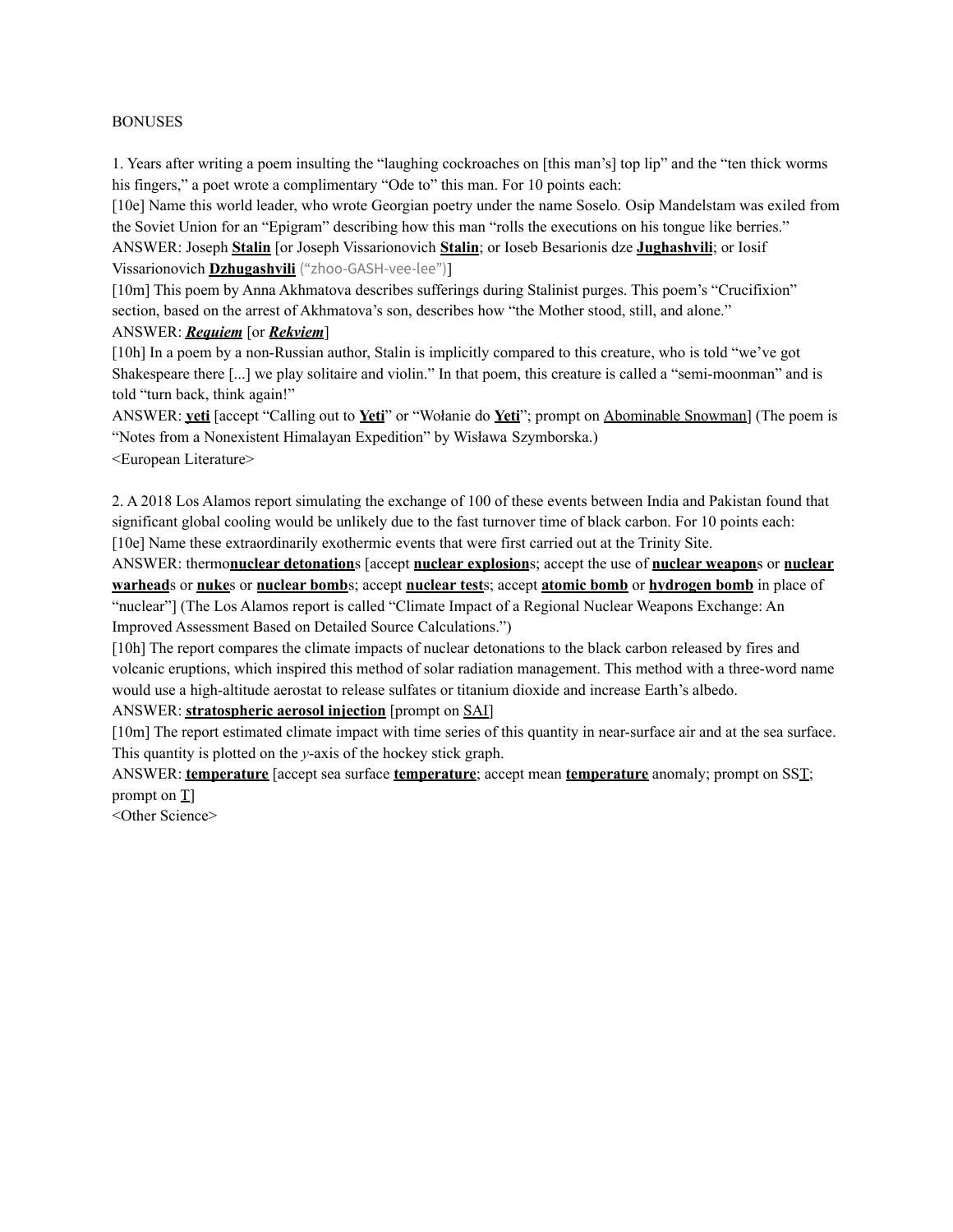3. The complex staging of an opera titled for some of these people requires the frequent banging of chairs on the stage floor as percussion and uses three film projectors for visuals. For 10 points each:

[10m] Name these people who title a highly atonal opera by Bernd Alois Zimmermann. In a different atonal, German-language opera, a man with this job drowns after trying to retrieve a knife he tosses in a pond.

ANSWER: **soldier**s [accept *Die Soldaten*; accept **military** personnel; accept members of the **army**]

[10e] The soldier Wozzeck ("VOT-seck") titles an opera by this composer, who was a member of the Second Viennese School along with Arnold Schoenberg ("SHERN-berg") and Anton Webern ("VAY-burn"). This composer also wrote *Lulu*.

ANSWER: Alban **Berg** ("ALL-bahn BAIRG") [or Alban Maria Johannes **Berg**]

[10h] Zimmermann's *The Soldiers* is considered the most important German opera between Berg's *Lulu* and this later cycle of operas themed around the days of the week. Three-note leitmotifs ("LIGHT-moh-TEEFS") on specific instruments represent characters like Eve, Lucifer, and the archangel Michael in this series.

ANSWER: *Licht* [or *Light*] (by Karlheinz Stockhausen)

<Other Fine Arts>

4. The 13th-century poet Gyandev used snakes to represent the vices that oppose moksha on one of these things, which the Buddha avoided, according to a list of examples like ashtāpada. For 10 points each:

[10h] Identify these things whose traditional Indian varieties include chowka bhara, pallanguzhi, chaupar, and moksha patam. At a courtyard in Fatehpur Sikri, Akbar enjoyed a giant example of these things that names a modern brand.

ANSWER: board **game**s [accept game **board**s or **game** pieces or similar; accept **Pachisi** Courtyard; accept specific board games like **Parcheesi**] (Moksha patam and gyan chauper were early forms of Chutes and Ladders.) [10e] The brahmin Sissa mythically invented chaturanga, the precursor of this board game and its variants, like sittuyin and shogi. Elephant pieces used in this game's Chinese version xiàngqí ("shyang-chee") evolved into European bishops.

ANSWER: **chess** [accept Japanese **chess** or Chinese **chess** or elephant **chess** or Burmese **chess**; prompt on game of generals or similar]

[10m] The *Baburnama* discusses Babur's passion for both chess and this athletic pastime, which developed from Persian tzykanion. The princely state of Jodhpur names outfits for this game, which was popularized in Manipur. ANSWER: **polo** [or **chaugan**; or **sagol kangjei**; prompt on horseback riding or similar; prompt on field hockey] (Manipuri ponies were traditionally ridden by polo players.) <World History>

5. Answer the following about journeys to the underworld in African mythology discussed in Clyde Ford's *The Hero with an African Face*, for 10 points each.

[10e] Amokye allows the Ashanti hero Kwasi Benefo to cross one of these features and enter the underworld. Amokye fulfills a similar role to that of Charon ("CARE-un"), who ferries souls across one of these features in Greek mythology.

ANSWER: **river**s [accept the **River** Styx]

[10h] The Duala culture hero Jeki la Njambe journeys to the underworld to rescue his sister after she is kidnapped by one of these animals. The cryptid Koolakamba is a hybrid of two types of these animals.

ANSWER: **ape**s [accept great **ape**s; accept **chimp**anzees; accept **gorilla**s; prompt on monkeys]

[10m] Uncama follows a millet-devouring porcupine to the underworld in a story of these people, whose chief god Unkulunkulu ("unk-oo-lunk-OO-loo") was born in the marsh of Uhlanga. A Thomas Mofolo novel fictionalizes a historical leader of these people.

ANSWER: **Zulu** [or ama**Zulu**; prompt on Nguni; prompt on Bantu] (The Mofolo novel is *Chaka*.) <Mythology>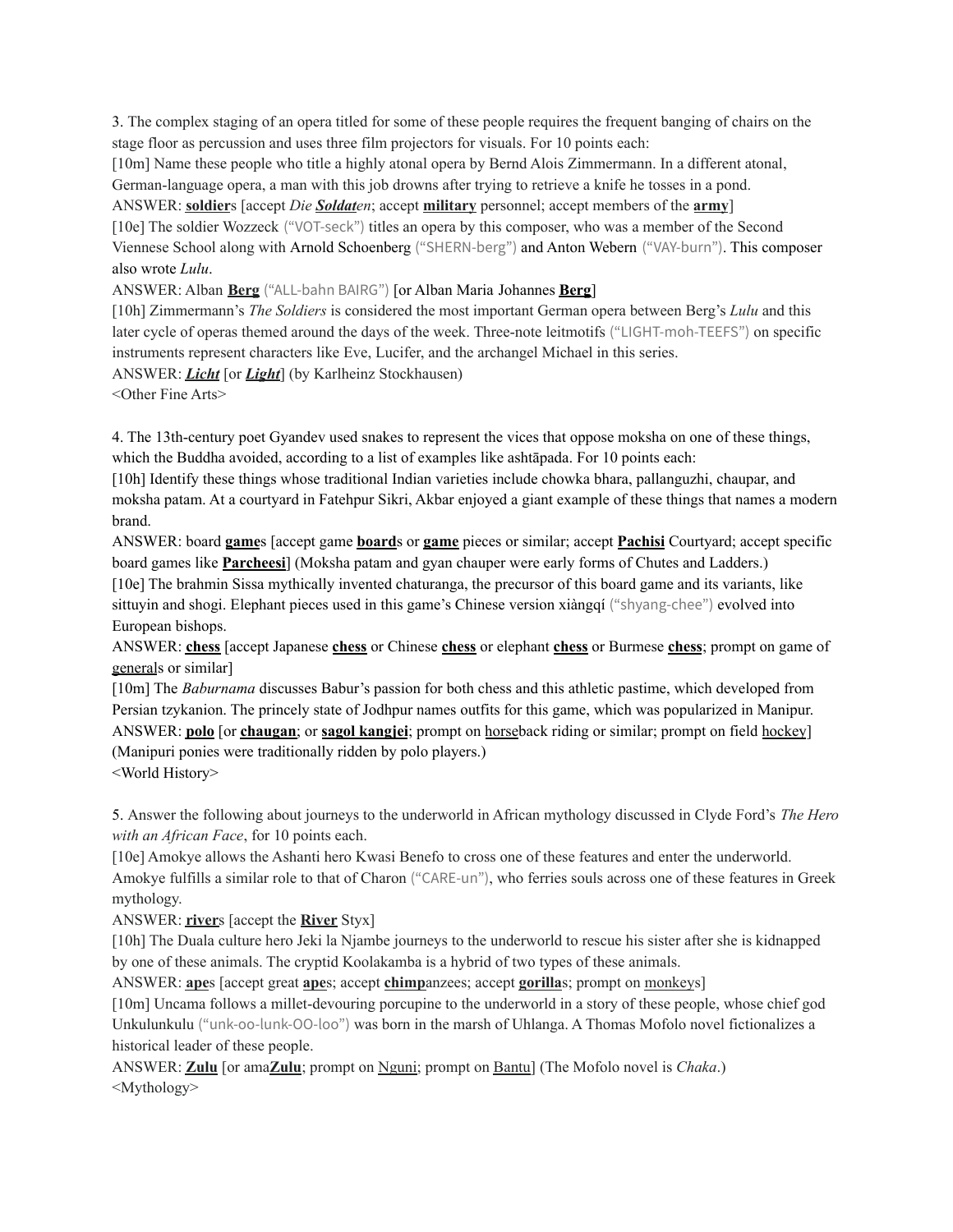6. These people used "watercourts" to trap and store living fish in their capital at Mound Key in Estero Bay. For 10 points each:

[10h] Name these people who vied for control over land with the nearby Tequesta. These people, who lived in the modern Everglades region prior to Spanish arrival, controlled the Ten Thousand Islands.

# ANSWER: **Calusa**

[10m] These objects were used to make the Calusa's watercourts as well as midden mounds that can be seen at Mound Key. One of these objects appears on the flag of a micronation in Key West that "seceded" in 1982. ANSWER: sea**shell**s [accept oyster **shell**s; accept **shell** middens; accept conch **shell**s; prompt on conch; prompt on

oysters; prompt on Conch Republic]

[10e] Long after the Calusa, these people moved deeper into the Everglades region after their three wars against the American government. Osceola led these people, who were forced to sign the Treaty of Payne's Landing.

# ANSWER: **Seminole**s [or Yat'**siminoli**]

<American History>

7. In a novel, Zulema, the wife of a character with this condition, has an affair with her husband's cousin Kamal. For 10 points each:

[10h] Name this condition that afflicts the Agua Santa shopkeeper Riad Halabi in Isabel Allende 's novel *Eva Luna*. Riad pulls out a handkerchief to cover up this condition of his when people come close to him.

# ANSWER: **cleft lip** [or **cleft palate** or **harelip**]

[10m] In a novel by a different author, this character with a cleft lip works as a gardener in Cape Town before embarking on a journey to Prince Albert to bring his mother's ashes to her birthplace.

ANSWER: **Michael K** [accept *Life and Times of Michael K*; prompt on Michael] (The novel is by J. M. Coetzee.) [10e] Early in this novel, Amir's father pays for a plastic surgeon to fix Hassan's cleft lip as a birthday present. This Khaled Hosseini novel is titled for a role that Hassan plays after Amir wins a local tournament.

## ANSWER: *The Kite Runner*

<World Literature>

8. Andreas Bäumler's group found that this genus performs thiosulphate, nitrate, and aerobic respiration in the mouse gut, where it induces colitis that depletes butyrate-producing *Clostridia*. For 10 points each:

[10m] Name this hydrogen sulfide–positive Enterobacteriaceae ("en-teer-oh-BACK-ter-ay-see-ay") genus with over 2,000 serovars. The Ames test of mutagenicity uses strains of this gastrointestinal pathogen related to *Citrobacter* and *E. coli*.

# ANSWER: *Salmonella* [accept *Salmonella enterica*; accept *Salmonella* Typhi or *Salmonella* Paratyphi or *Salmonella* Typhimurium; accept *Salmonella enteritidis*]

[10h] Virulent *Salmonella* Typhimurium express catecholate types of these compounds, like salmochelin and enterobactin. Lipocalin-2 competes with these high-affinity bacterial chelating agents to sequester a limiting nutrient.

ANSWER: **siderophore**s ("sih-DAIR-oh-fores") [accept catecholate **siderophore**s or hydroxamate **siderophore**s] [10e] Bacteria like *Salmonella* use siderophores ("sih-DAIR-oh-fores") to take up this metal, which is oxidized by the chemolithotroph *Acidithiobacillus* ("acid-i-thio-bacillus") in a biogeochemical ("bio-geo-chemical") cycle. Animal myoglobin is rich in the bioavailable heme form of this metal.

ANSWER: **iron** [or **Fe**; accept **iron** cycle; accept **iron**(III) or ferric **iron**; accept **iron**(II) or ferrous **iron**; accept heme **iron**] (*Acidithiobacillus* expresses receptors to steal siderophores produced by other bacteria.) <Biology>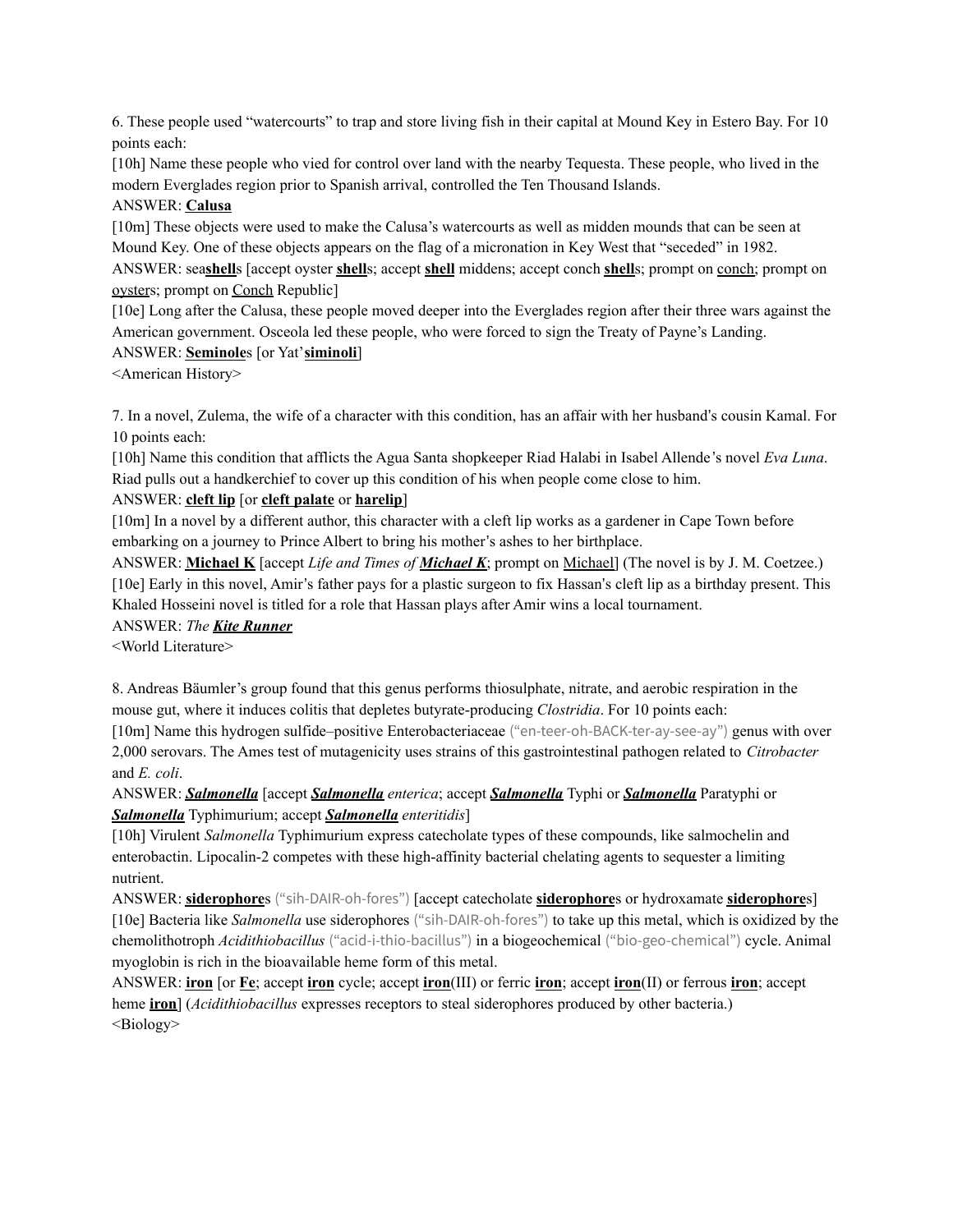9. Niklas Luhmann argued that second-order observers install this concept, which defines modern society after the end of tradition and the end of nature, according to Ulrich Beck and Anthony Giddens. For 10 points each: [10m] Name this concept that is known and quantifiable, in contrast to Frank Knight's "Knightian uncertainty." A principal-agent problem illustrates how competing incentives and information asymmetry can augment this concept. ANSWER: **risk** [accept financial **risk**; accept **risk** society; prompt on hazards or moral hazard; prompt on danger; prompt on *Risk, Uncertainty, and Profit*]

[10h] In asset pricing, a risk-neutral probability measure and risk-free return can represent the general pricing rule instead of one of these measures of state prices called the stochastic discount factor. These national account measures include the "implicit" PCE used by the Fed.

ANSWER: **deflator**s [accept GDP **deflator** or implicit price **deflator** or **deflator** series; accept state-price **deflator**; accept PCE **deflator** or implicit price **deflator** for personal consumption; prompt on price index]

[10e] Guvenen et al. used deflators to find that profit shifting to these places hid IT value-added. The Panama Papers exposed these foreign financial centers, like Seychelles ("say-SHELLS"), Luxembourg, Sāmoa, Bermuda, and the Marshall and Cayman Islands.

ANSWER: **offshore** financial centers [accept **tax haven**s; accept **offshoring**] (They also used the Törnqvist index as an alternative when they considered deflators inappropriate for the data.) <Social Science>

10. Joseph Henry Sharp depicted three members of these peoples standing in front of a blue window. For 10 points each:

[10h] Identify these people whose native potters included Maria Montoya Martinez, who, along with her husband, Julian, created a distinct "blackware" style.

ANSWER: **Pueblo** people [or **Pueblo** tribe; or **Pueblo**ans; accept Ancestral **Pueblo**ans or **Anasazi**; prompt on Native Americans or American Indians; accept specific pueblos, like **Tewa** or **Tompiro** or **Acoma** or **Cochiti** or **Zuni**; accept, but DO NOT OTHERWISE REVEAL, **Taos**]

[10m] Artists like Joseph Henry Sharp painted the Pueblo with a "society of artists" named for this town. The Pueblo of this New Mexico town inspired artists like D. H. Lawrence and Ansel Adams to found an art colony here. ANSWER: **Taos**, New Mexico [accept **Taos** Pueblo; accept **Taos** art colony or **Taos** Society of Artists] [10e] This artist stayed with the Lawrences in Taos before purchasing her Ghost Ranch, where she completed many

paintings of flowers and cow skulls.

ANSWER: Georgia **O'Keeffe** [or Georgia Totto **O'Keeffe**] <Painting/Sculpture>

11. This person spent most of his life as a priest at a temple in Dakshineswar, where he received a seminal vision of a goddess reaching for a sword. For 10 points each:

[10h] Name this 19th-century mystic who summed up his thought on the sanctity of all life with his adage "jiva is Shiva." A follower of this man founded a "mission" named for him that promotes Vedanta philosophy.

ANSWER: **Ramakrishna** [or **Ramkrishna**; or Sri **Ramakrishna** Paramahamsa or Sri Ramkrishna **Paramahamsa**; or Gadadhar **Chattopadhyaya**; accept **Ramakrishna** Mission]

[10m] Ramakrishna's follower Swami Vivekananda initially rejected "idol-worship" but eventually prayed to and became a devotee of this goddess at the request of Ramakrishna. This aspect of Devi and goddess of time and change is equated with Brahman in her "Maha" form.

ANSWER: **Kāli** [accept Dakshina **Kāli**kā; accept **Mahakali**; accept Samhara **Kāli**]

[10e] Vivekananda eclectically adapted the Rāja form of this practice for Western audiences. In the West, this practice usually involves some mixture of stretching, breathing, and mindfulness.

ANSWER: **yog**a [accept hatha **yog**a; accept Rāja **yog**a]

<Religion>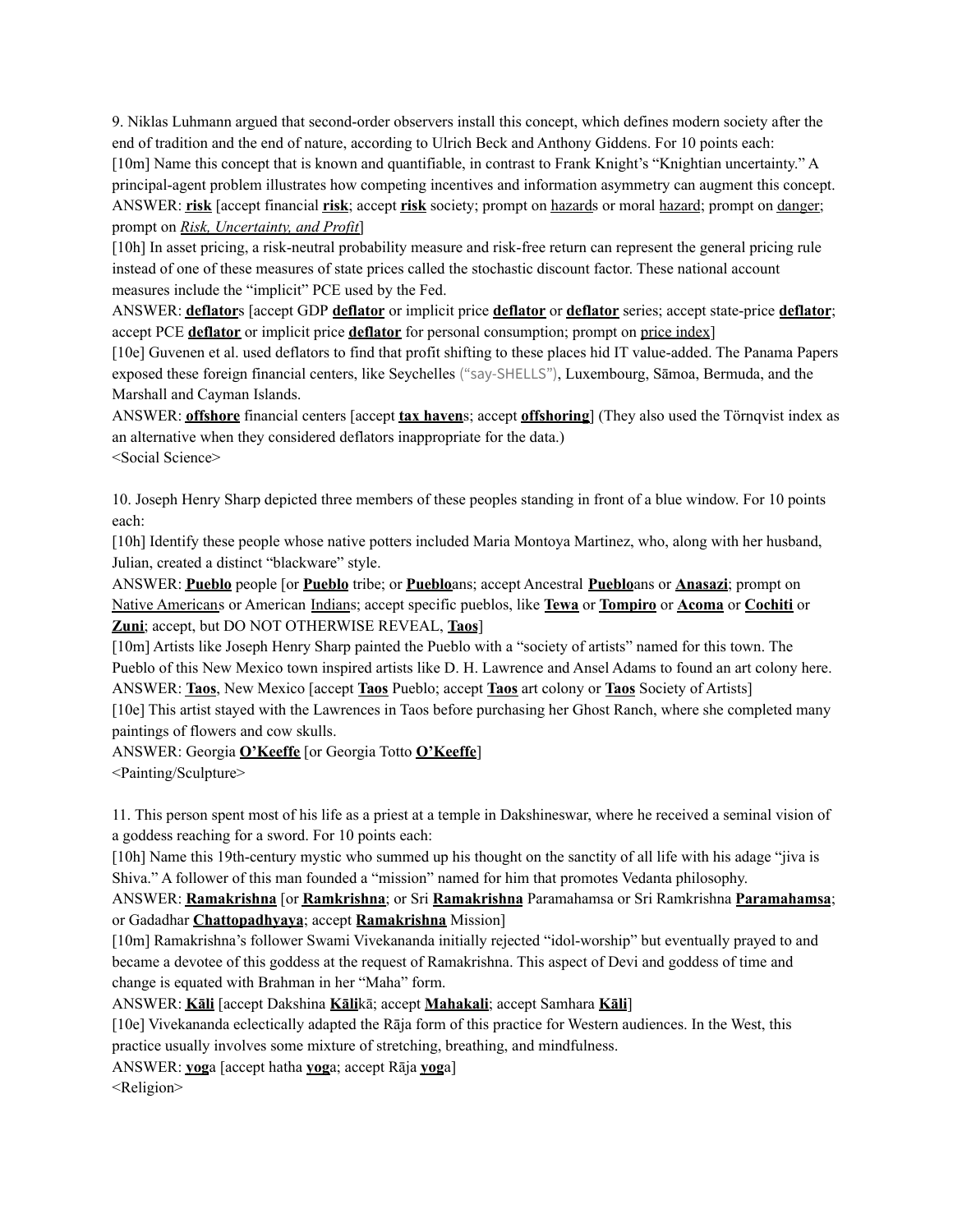12. A female figure and a monkey gift a goddess these flowers, which also dot the background, in the frescos from the Xeste 3 building on the Cycladic site of Akrotiri. For 10 points each:

[10h] Name these flowers, a motif in the art of Cycladic and Minoan cultures. A field of these flowers was the site of a Third Sacred War battle often assumed to be the bloodiest in Greek history.

# ANSWER: **crocus**es [or **krókos**; accept **saffron**; accept Battle of **Crocus** Field]

[10m] The Cycladic culture carved sculptures such as the "fat lady of Saliagos" out of this material. The island of Paros was renowned for a translucent variety of this material, whose Carrara variety was used extensively in Roman sculpture.

ANSWER: **marble** [accept Parian **marble**; accept Carrara **marble** or Luna **marble**; prompt on stone]

[10e] From the Cycladic Keros-Sylos Group, archaeologists have unearthed mysterious clay examples of these objects, including one engraved with a ship. At the Roman city of Cumae, researchers discovered early examples of this type of cookware that were nonstick.

ANSWER: **pan**s [accept frying **pan**s; accept **wok**s]

<Other History>

13. Since this force is always perpendicular to velocity, it does no work on moving charges. For 10 points each: [10e] Name this force whose direction is given by the right-hand rule. It acts only on moving charges.

ANSWER: **magnetic** force [prompt on <u>Lorentz</u> force by asking "what component of the Lorentz force?"] [10m] One of these shapes is traced out by an electron moving at an arbitrary velocity with no nonzero component in a uniform magnetic field because only the velocity components parallel to the field are affected.

## ANSWER: **helix** [or **spiral**; or **helical** motion]

[10h] Student laboratory studies of motion in uniform magnetic fields often use these rather simple devices. These devices are made of identical loops of wire with current flowing in the same direction placed along a common axis such that the distance between loops is equal to the radii of the loops.

## ANSWER: **Helmholtz coil**s

<Physics>

14. A character says that "the times ain't ripe" for one of these events because of "the man in the White House." For 10 points each:

[10h] Identify these events whose repercussions are discussed by a man from Philadelphia named Tom Clayton. At the end of a play, Agate asks, "Well, what's the answer?" to which everyone on stage replies by repeating a word for one of these events.

ANSWER: a labor **strike** [accept any answer about a **strike** in a specific industry; prompt on work stoppage; prompt on labor shortage; prompt on withholding labor or similar answers] (All the clues are from the play *Waiting for Lefty* by Clifford Odets.)

[10m] An employer-initiated lockout at a textile mill in Reading ("RED-ing"), Pennsylvania, is central to this author's 2015 play *Sweat*. This author's play about women in the DRC, *Ruined*, won the 2009 Pulitzer Prize for Drama.

## ANSWER: Lynn **Nottage**

[10e] Workers fear that their illegal taxi station will be demolished by the city in this author's play *Jitney*. Troy Maxson becomes the first Black garbage truck driver in Pittsburgh in this author's play *Fences*.

ANSWER: August **Wilson**

<American Literature>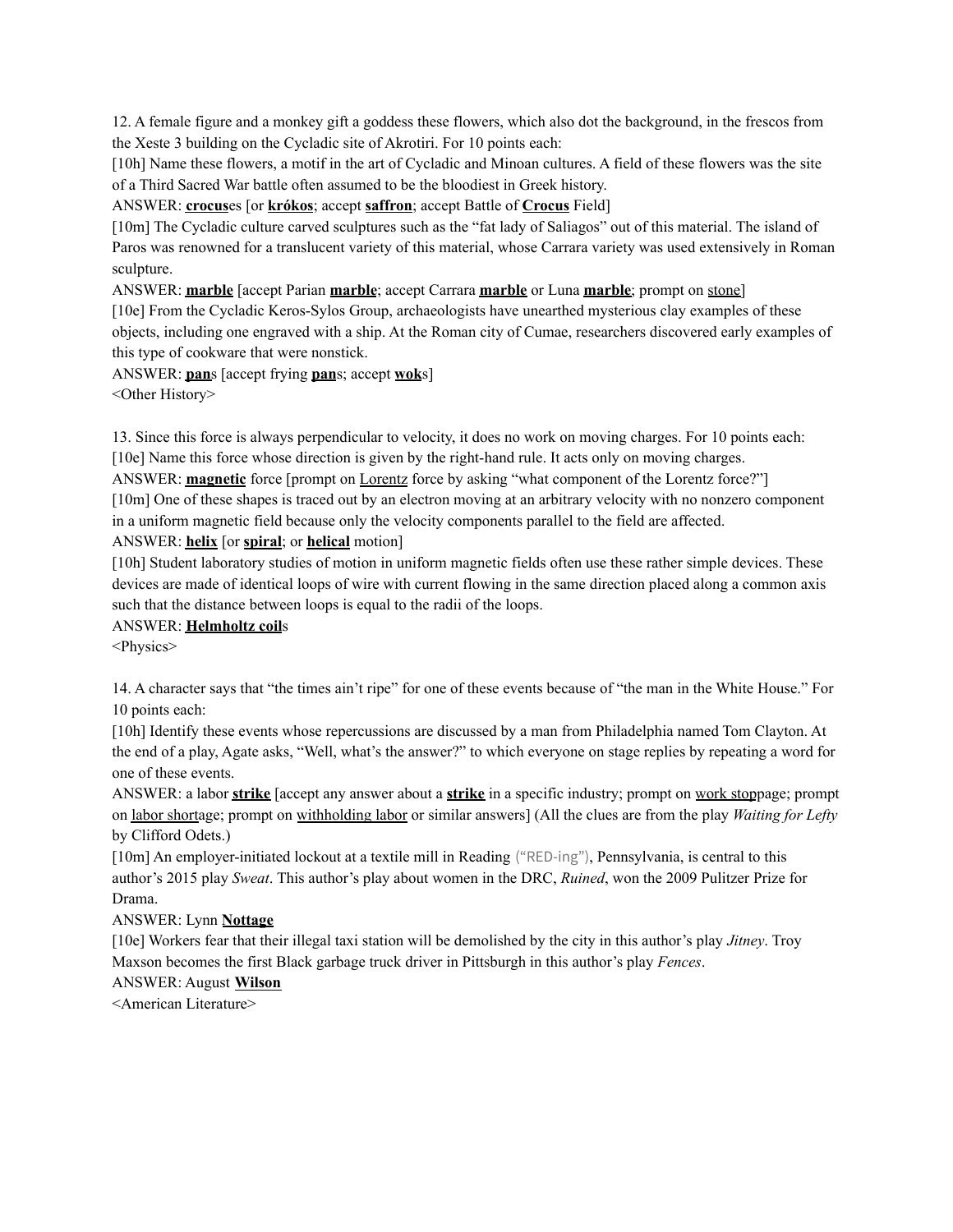15. This composer's Second Symphony was inspired by the story of the prodigal son, while his Fourth is titled "The Legend of the Skerries." For 10 points each:

[10h] Name this first Swedish composer to have international success after Franz Berwald. This contemporary of Wilhelm Stenhammar reflected on the landscapes of his home country in his three Swedish Rhapsodies.

ANSWER: Hugo **Alfvén** ("all-VAIN") [or Hugo Emil **Alfvén**]

[10m] The form of Alfvén's ("all-VAIN's") *Uppsala* Rhapsody was inspired by this orchestral piece by Johannes Brahms, written along with his *Tragic Overture*. This piece features a contrapuntal treatment of the song "Gaudeamus igitur."

ANSWER: *Academic Festival Overture*, op. 80 [accept *Akademische Festouvertüre*]

[10e] Alfvén drew from Scandinavian folk songs in his pieces, just like this Romantic composer did in his *Lyric Pieces*. This Norwegian also composed "In the Hall of the Mountain King."

ANSWER: Edvard **Greig** [or Edvard Hagerup **Grieg**]

<Classical Music>

16. Douglas Smith questions the validity of the accepted version of this event told in Felix Yusupov's memoirs since it mirrors a scene from Dostoevsky's *The Landlady*. For 10 points each:

[10m] Name this event that was supposedly covered up by a plan to shoot a family dog and drag its body across an existing trail of blood. The victim of this event legendarily tried to claw his way out of the frozen Neva River.

ANSWER: **assassination** of Grigori **Rasputin** [or **assassination** of Grigori Yefimovich **Rasputin**; accept **death** or **murder** or similar in place of "assassination"]

[10e] The assassination of Rasputin preceded the death of Tsar Nicholas II and his family, ending the reign of this Russian dynasty that had remained in power since the Time of Troubles.

ANSWER: **Romanov** dynasty [or House of **Romanov** or House of **Romanoff**]

[10h] A distraught Prince Alexei asked his father to punish Rasputin's murderers, just as Dmitry Bogrov was hanged in 1911 for assassinating this politician during a performance of a Rimsky-Korsakov opera in Kiev.

ANSWER: Pyotr **Stolypin** ("stuh-LEE-pin") [or Pyotr Arkadyevich **Stolypin**]

<European History>

17. Jeremy Bentham extended utilitarian ethics to these beings by asking, "The question is not, Can they reason?, nor Can they talk? but, Can they suffer?" For 10 points each:

[10e] Name these beings whose "liberation" is called for by some utilitarians, who claim that the experimentation on and the consumption of them leads to unnecessary suffering.

#### ANSWER: nonhuman **animal**s

[10m] While utilitarian treatment of the moral value of animals generally applies only to non-wild examples, this environmental ethicist extended moral worth to wild animals and nonliving ecological features like water and terrain in his book *A Sand County Almanac*.

#### ANSWER: Aldo **Leopold**

[10h] This philosopher called Leopold's communitarian approach to ecosystems "environmental fascism." This philosopher wrote that animals have deontological moral status as "subjects-of-a-life" in his 1983 book *The Case for Animal Rights*.

ANSWER: Tom **Regan** <Philosophy>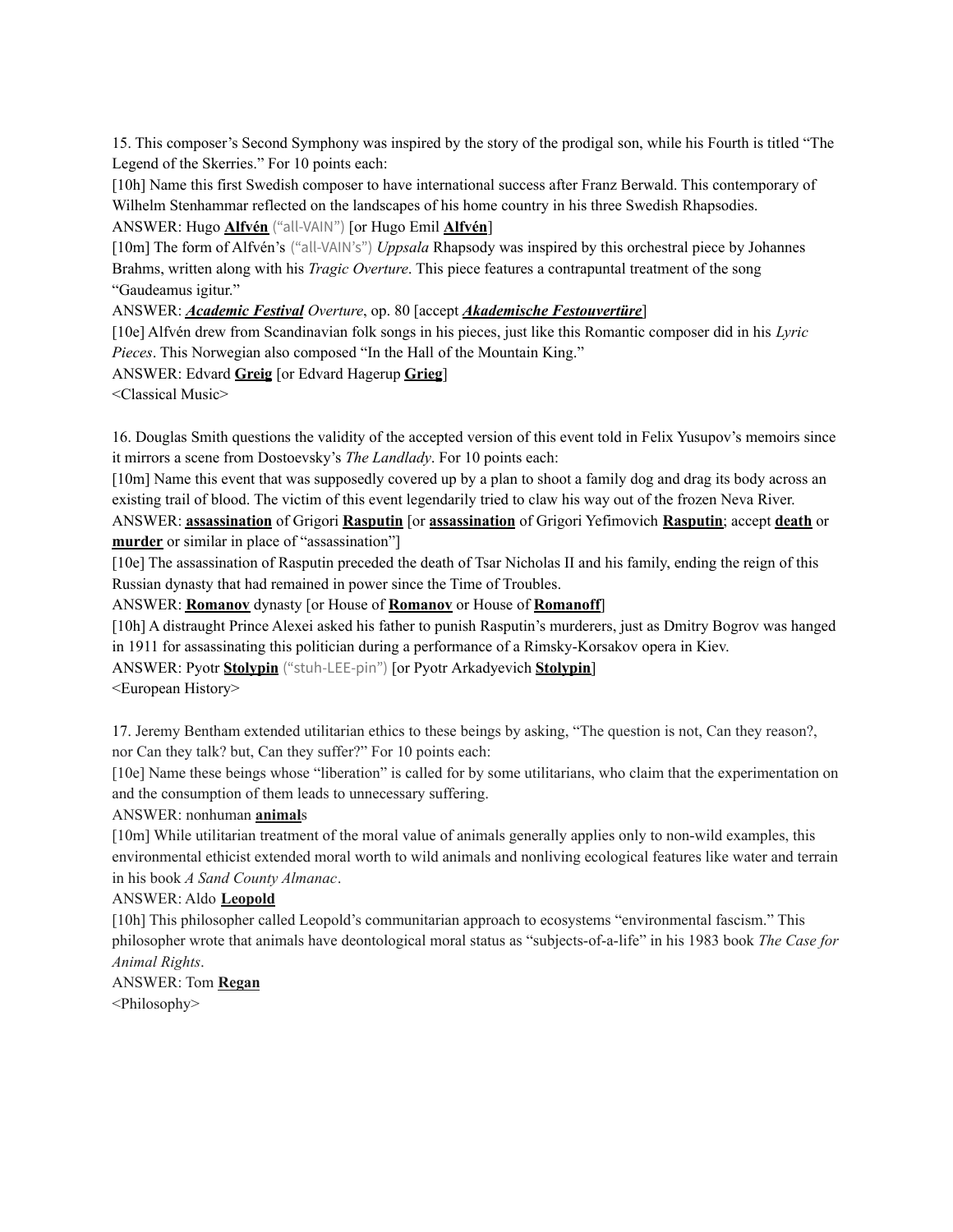18. With J. D. Bernal, this scientist recorded X-ray data from pepsin, the first such X-ray study of a protein. For 10 points each:

[10m] Name this British Nobel laureate who also used X-ray crystallography to elucidate the 3D structures of cholesterol and vitamin  $B_{12}$ .

ANSWER: Dorothy **Hodgkin** [or Dorothy **Crowfoot**; or Dorothy Mary Crowfoot **Hodgkin**]

[10h] Hodgkin's pioneering work on the structure of cholesterol used this family of methods to solve the X-ray phase problem, using a derivative of cholesterol with extra atoms of iodine. Similar approaches use added mercury ions or uranyl salts.

ANSWER: **heavy atom** methods [accept multiple **isomorphous replacement** or single **isomorphous replacement** or **MIR** or **SIR**; prompt on anomalous scattering or AS; prompt on anomalous diffraction or AD]

[10e] Hodgkin and colleagues also determined the structure of this drug, including its then controversial beta lactam ring. Alexander Fleming discovered this antibiotic in a blob of mold.

### ANSWER: **penicillin**

<Chemistry>

19. *Description acceptable*. A character exclaims, "Am I not an Englishman, where are my privileges?" while he is dragged away, likely to meet *this* fate. For 10 points each:

[10h] Name or describe this fate, which another character risks his life to escape under the pseudonym Provis. On a boat, that character later fights his enemy Compeyson ("COM-pee-son"), who had avoided this fate due to his connections.

ANSWER: **transportation** [accept descriptions that indicate being **deported to Australia** or **sent to Australia**; prompt on being deported by asking "to where?"; prompt on being imprisoned or arrested or convicted or sentenced or found guilty or equivalents by asking "what was their specific punishment?"]

[10m] This character is probably transported, likely to Australia, as punishment for stealing a silver snuff box. This character, a child who wears adult's clothes, frames a boy for pickpocketing Mr. Brownlow's handkerchief.

ANSWER: the **Artful Dodger** [or **Jack** Dawkins; or Jack **Dawkins**]

[10e] This author created the Artful Dodger as well as the convict Abel Magwitch, who grows wealthy by farming sheep in Australia in *Great Expectations*.

ANSWER: Charles **Dickens** [or Charles John Huffam **Dickens**]

<British Literature>

20. Answering the following about bushmeat harvesting in Central Africa, for 10 points each.

[10e] Poachers harvest meat from bonobos, pangolins, and crocodiles along this river for food. This river separates the capitals Brazzaville and Kinshasa and names their countries.

ANSWER: **Congo** River [accept **Congo** basin; accept Republic of the **Congo** or **Congo**-Brazzaville; accept Democratic Republic of the **Congo** or **Congo**-Kinshasa]

[10m] The bushmeat trade and illegal mining have endangered this ungulate native to the Ituri Forest in the Democratic Republic of the Congo. This giraffe relative has zebralike stripes on its legs.

ANSWER: **okapi** [or *Okapia johnstoni*; prompt on forest giraffe or Congolese giraffe or zebra giraffe]

[10h] Anti-bushmeat campaigns have caused overfishing in the Lualaba ("loo-ah-LAH-bah") River, where the Wagenya people construct wooden sieves in this waterfall to catch fish. The Lualaba becomes the Congo after this series of seven cataracts, which is the largest waterfall by flow rate in the world and was once named for Henry Stanley.

ANSWER: **Boyoma** Falls [prompt on Stanley Falls]

<Geography>